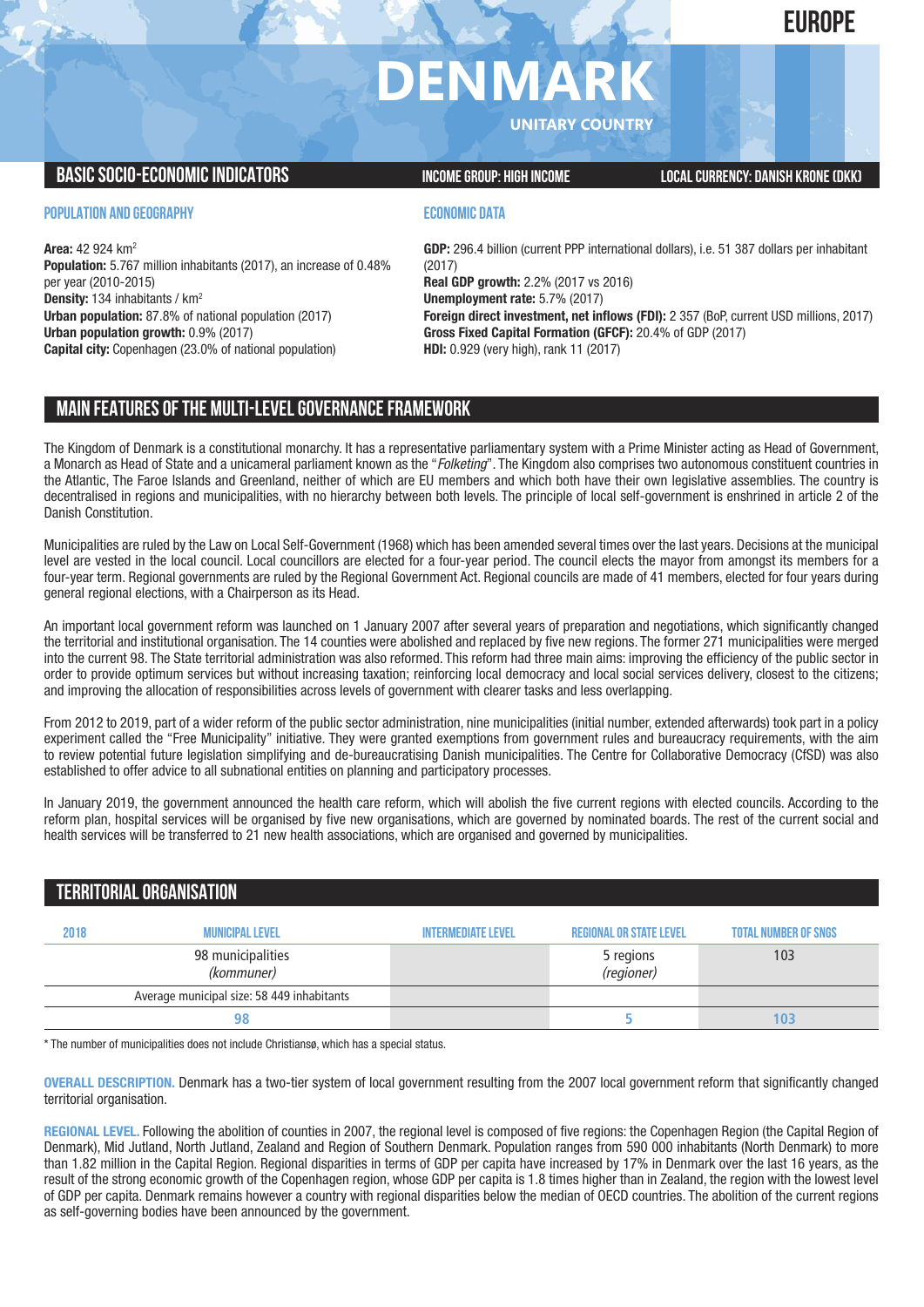**MUNICIPAL LEVEL.** The municipal amalgamations took place through compulsory municipal mergers until municipalities reached the size of 20 000 inhabitants. The process started in 2002 by the appointment of a Commission on Administrative Structure. The reform was adopted by the Parliament in 2005 and implemented on January 2007. Its purpose included economies of scale, greater professionalisation of municipalities, and increased capacity to receive and manage new responsibilities, in particular in the social sector. In 2017-2018, the average municipal size was around 58 500 inhabitants (vs 9 700 inhabitants in the OECD on average) and the median size, 42 850 inhabitants. Despite the reform, 7% of municipalities still have fewer than 20 000 inhabitants (vs 30% in the OECD on average). Inter-municipal cooperation has decreased following the 2007 amalgamation reform.

The Capital-city, Copenhagen, has a special administrative and political structure, as do three other major cities (Aarhus, Aalborg and Odense). The Copenhagen Metropolitan Region combines the Enlarged Territorial Area with the municipalities of Frederiksberg and Roskilde.

**STATE TERRITORIAL ADMINISTRATION.** The 2007 reform also transformed the territorial organisation of the state. The 15 county prefectures were transformed in five regional prefectures (*statsforvaltning*). In 2013, a new reform of the state territorial administration established one central office in Åbenrå and eight regional representations. It is managed by one central State Administration director and several subordinate vice directors.

## **SUBNATIONALGOVERNMENT RESPONSIBILITIES**

The 2007 territorial reform significantly changed the distribution of responsibilities between the central government, regions and municipalities. Following the reform, the five regions were granted responsibilities for a single sector, health care services. This included the exclusive task of managing the hospital system, controlled by national legislation. Moreover, they are in charge of advising the municipalities on spatial planning and regional development, and of organising regional public transportation (bus services and some non-state-owned railways) and road subsidies, in cooperation with the municipalities. The other responsibilities of the former counties were either transferred to the municipalities or recentralised.

Some of Danish municipalities' responsibilities are stipulated by law, while others are based on unwritten municipal authority rules. Municipalities gained in 2007 responsibilities for social welfare and education, making them responsible for most citizen-related tasks. Overall, their tasks include pre-school, primary, lower secondary and specialised education, healthcare (preventive medicine, dental care, home care, etc.), social welfare (child, elderly), support services (unemployment insurance, early retirement benefits, cash benefits, and sickness benefits), sports and culture, spatial planning, nature and environment, job centres, integration of immigrants, local roads, etc. Framework legislation includes the general competence clause for local public services, which means that municipalities and regions are free to choose how to address these local issues, as long as they meet goals and minimum standards of service delivery.

#### **Main responsibilitysectors and sub-sectors**

|                                       | <b>REGIONAL LEVEL</b>                                                                                                                 | <b>MUNICIPAL LEVEL</b>                                                                                                                                                                                                                                                     |
|---------------------------------------|---------------------------------------------------------------------------------------------------------------------------------------|----------------------------------------------------------------------------------------------------------------------------------------------------------------------------------------------------------------------------------------------------------------------------|
| 1. General public services            | General administration; Public buildings and facilities                                                                               | General administration; Public buildings and facilities                                                                                                                                                                                                                    |
| 2. Public order and safety            |                                                                                                                                       |                                                                                                                                                                                                                                                                            |
| 3. Economic affairs<br>/transports    |                                                                                                                                       | Local roads; Maintenance of regional roads;<br>Local highways                                                                                                                                                                                                              |
| 4. Environmental<br>protection        | Action against soil pollution                                                                                                         | Refuse collection                                                                                                                                                                                                                                                          |
| 5. Housing and<br>community amenities | Regional development plans and regional growth strategies;<br>Rebalancing action on behalf of the peripheral zones and rural areas    | Administration of housing benefits transfers; Water supply;<br>Spatial planning and environment                                                                                                                                                                            |
| 6. Health                             | Public health (hospitals, psychiatric services, health insurance, primary<br>healthcare andspecialised medicine); Outpatient medicine | Preventive medicine; Dental care;<br>Non-hospital rehabilitation                                                                                                                                                                                                           |
| 7. Recreation,<br>culture & religion  |                                                                                                                                       | Libraries; Theatres;<br>Sports facilities                                                                                                                                                                                                                                  |
| 8. Education                          |                                                                                                                                       | Pre-school; Primary, lower secondary and specialised education;<br>Educational assistance for young people                                                                                                                                                                 |
| 9. Social protection                  | Support services for the disabled                                                                                                     | Child welfare; Provision for the elderly; Occupational reintegration of the<br>unemployed (job centres); Integration and literacy courses for immigrants;<br>Support services (unemployment insurance, early retirement benefits,<br>cash benefits, and sickness benefits) |

## **SUBNATIONAL GOVERNMENT FINANCE**

| <b>Scope of fiscal data:</b> municipalities, municipal associations, county councils, and local government owned | <b>SNA 2008</b> | Availability of fiscal data: | Quality/reliability of fiscal data: |
|------------------------------------------------------------------------------------------------------------------|-----------------|------------------------------|-------------------------------------|
| and controlled market corporations5 regions, 98 municipalities, regional and municipal agencies.                 |                 | High                         | <b>High</b>                         |
|                                                                                                                  |                 |                              |                                     |

**GENERAL INTRODUCTION.** Municipalities are the only subnational level to raise tax revenues, as opposed to regions. The right of municipalities to manage their own affairs independently but under State supervision is enshrined in Article 82 of the 1953 Political Constitution. The specific rules on internal structure, financing and supervision of local and regional authorities are laid down in the 1968 Law on local self-government, which has been amended several times. Overall, despite high levels of fiscal decentralisation regarding expenditures, Danish SNGs rely primarily on grants from the central government, and Danish regions have no taxation powers.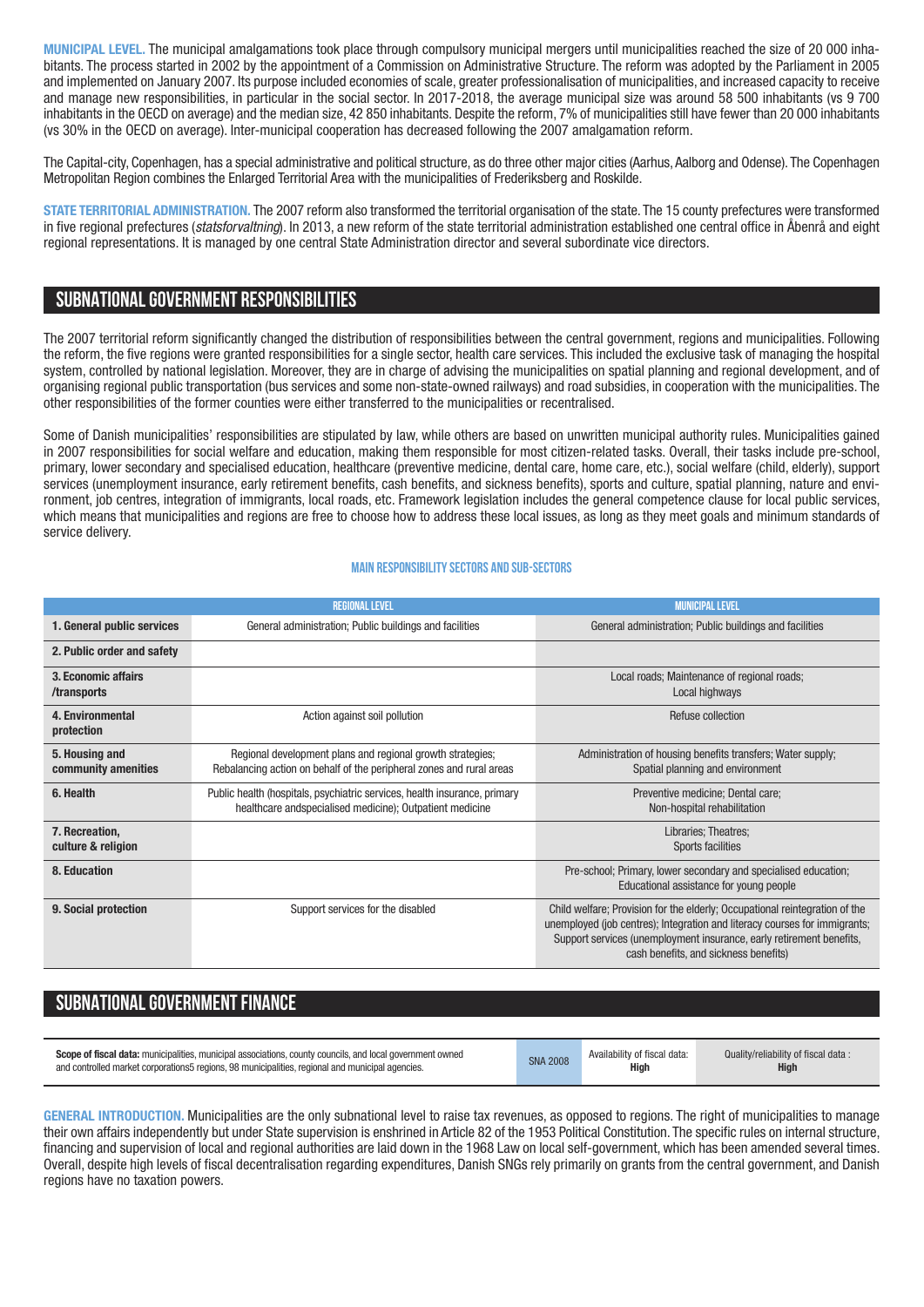## **DENMARK UNITARY COUNTRY**

#### **SUBNATIONAL GOVERNMENT EXPENDITURE BY ECONOMIC CLASSIFICATION**

| 2016                            | <b>DOLLARS PPP / INH.</b> | % GDP | % SNG EXPENDITURE | % GENERAL GOVERNMENT EXPENDITURE<br><b>(SAME EXPENDITURE CATEGORY)</b> |                   |  |
|---------------------------------|---------------------------|-------|-------------------|------------------------------------------------------------------------|-------------------|--|
| <b>Total expenditure</b>        | 17 385                    | 34.8% | 100%              |                                                                        |                   |  |
| Inc. current expenditure        | 16 599                    | 33.3% | 95.5%             | Total expenditure                                                      | 65.0%             |  |
| Staff expenditure               | 5746                      | 11.5% | 33.1%             |                                                                        |                   |  |
| Intermediate consumption        | 2984                      | 5.9%  | 17.1%             |                                                                        |                   |  |
| Social expenditure              | 6793                      | 13.6% | 39.1%             | Staff expenditure                                                      | 72.7%             |  |
| Subsidies and current transfers | 1014                      | 2.0%  | 5.8%              |                                                                        |                   |  |
| <b>Financial charges</b>        | 33                        | 0.1%  | 0.2%              | Social benefits                                                        | 74.3%             |  |
| <b>Others</b>                   | 49                        | 0.1%  | 0.3%              |                                                                        |                   |  |
| Incl. capital expenditure       | 766                       | 1.5%  | 4.4%              |                                                                        |                   |  |
| Capital transfers               | 19                        | 0.0%  | 0.1%              | Direct investment                                                      | 40.4%             |  |
| Direct investment (or GFCF)     | 747                       | 1.5%  | 4.3%              | 20%                                                                    | 80%<br>60%<br>40% |  |

**EXPENDITURE.** SNGs, in particular municipalities, are providers of numerous public services and benefits in key areas, making Denmark the most decentralised unitary country of the OECD (as measured by spending). SNG spending in Denmark amounted to 34.8% of GDP and 65% of public expenditure to be compared to 16.2% of GDP and 40.4% of public spending in the OECD on average in 2016. SNG expenditure as a share of GDP and public expenditure in Denmark is even greater than most of OECD federal countries and close to Canada with 31.6% of GDP and 76.2% of public expenditure in 2016). SNGs employ the vast majority of public staff and are responsible for a very large share of social expenditure, much higher than the OECD average (74.3% versus 17% in 2016), given that both municipalities and regions are responsible for many social services.

**DIRECT INVESTMENT.** The role of Danish SNGs in public investment is lower than the OECD average where SNG investment accounted for 56.9% of public investment. The share of investment in SNG expenditure is low compared to the OECD on average (4.3% in Denmark vs 10.7% in the OECD in 2016). In many cases, public investment depends on the room for manoeuvre that SNGs have for prioritising their spending. Even if Danish SNGs are responsible for a large share of public expenditure (especially in terms of social benefits), an important part of it is determined by the Central Government, decreasing the spending autonomy of SNGs.

#### **SUBNATIONALGOVERNMENTEXPENDITURE BYFUNCTIONALCLASSIFICATION – COFOG**

The largest area of spending for SNGs is by far social protection, which accounts for 56% of subnational expenditure, a much higher share than the OECD average (14.0% of subnational expenditure in 2016) and 19.6% of GDP (2.2% of GDP in the OECD on average). Social protection is a key responsibility of municipalities. Health expenditure is the second highest budget item, accounting for 24% (vs 18.1% in the OECD) and 8.5% of GDP (vs 2.9% in the OECD). It is almost exclusively the responsibility of regions (health care represents 90% of total regional expenditure), which are responsible, among other things, for the organisation of hospital services.

Although some other spending sectors represent a relatively low percentage of total SNG expenditure, they may represent a substantial share of total public spending in the following areas: housing and community amenities, recreation and culture, environment protection. Compared to other OECD countries, spending in economic affairs and transports is relatively low (18% of subnational government expenditure in 2016).

5% 10% 15% 20% 25% 30% 35%  $40<sub>0</sub>$ Social protection **Education Recreation**, culture and religion **Health** Housing and community amenities Environmental protection Economic affairs/ transports **Public order and safety** Defence **General public services** 56.2%  $3.5\% \frac{0.2\%}{3.6\%} 0.6\%$ 24.3% 2.3% 8.8%  **%GDP % SNG EXPENDITURE** 

#### **SUBNATIONALGOVERNMENT REVENUE BYCATEGORY**

| 2016                                     | <b>DOLLARS</b><br>PPP / INH. | % GDP          | % GENERAL GOVERMENT REVENUE<br>(SAME REVENUE CATEGORY) |            | % SNG REVENUE  |                         |                            |                    |                   |
|------------------------------------------|------------------------------|----------------|--------------------------------------------------------|------------|----------------|-------------------------|----------------------------|--------------------|-------------------|
| <b>Total revenue</b><br>Tax revenue      | 17542<br>6 2 1 8             | 35.2%<br>12.5% | 66.1%<br>26.8%                                         | 80%        |                | 59.3%                   |                            |                    |                   |
| Grants and subsidies<br>Tariffs and fees | 10 401<br>820                | 20.9%<br>1.6%  |                                                        | 60%<br>40% | 35.4%          |                         |                            |                    |                   |
| Property income<br>Other revenues        | 75<br>28                     | 0.2%<br>0.1%   |                                                        | 20%        |                |                         | 4.7%                       | 0.4%               | 0.2%              |
|                                          |                              |                |                                                        | 0%         | Tax<br>revenue | Grants and<br>subsidies | <b>Tariffs</b><br>and fees | Property<br>income | Other<br>Revenues |